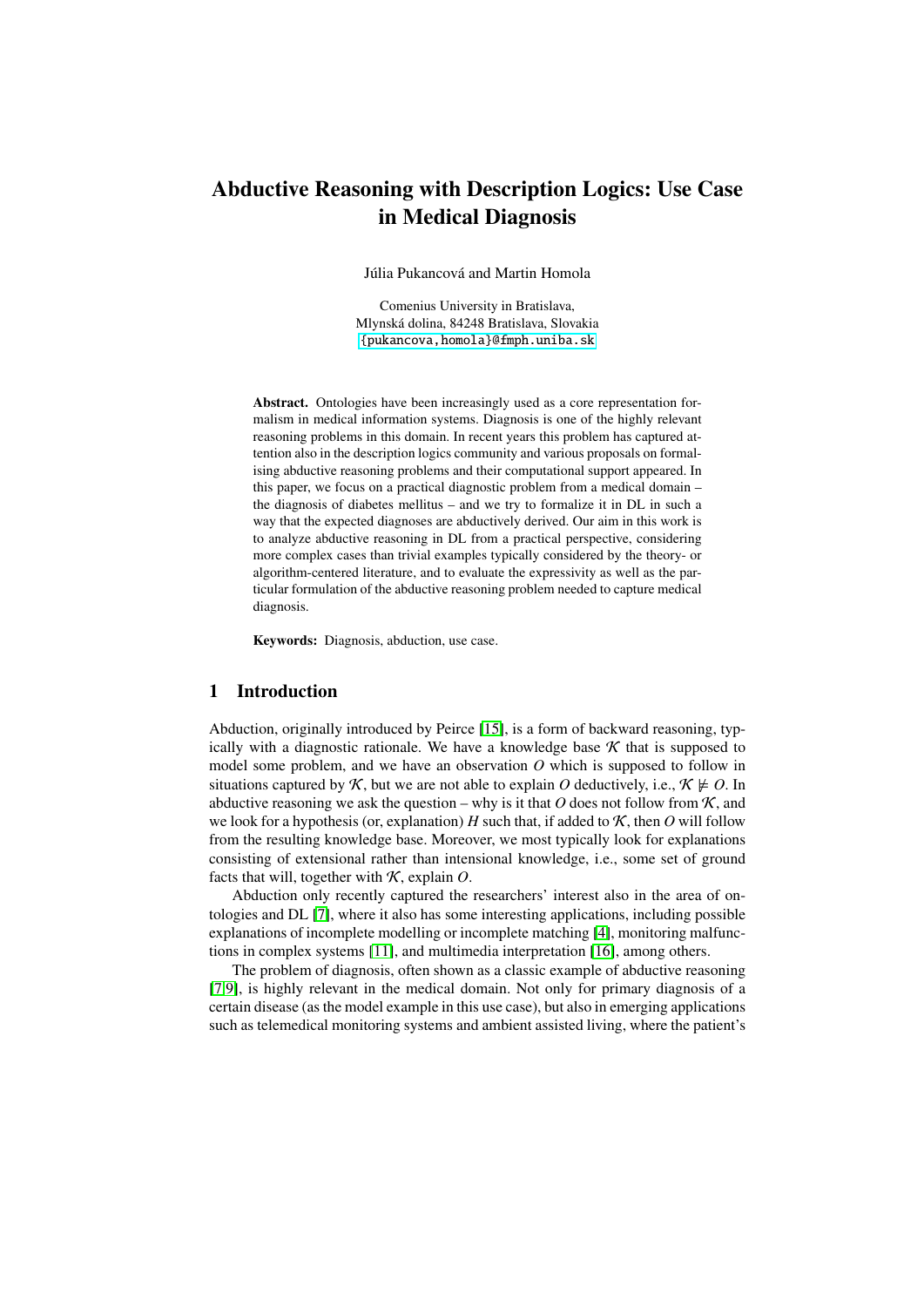condition is continually monitored and diagnosed for anomalies, therapy adherence, etc. Most of these applications nowadays heavily rely on ontologies (i.e., DL-based knowledge bases) that have been increasingly used as core representation formalism for clinical knowledge. While abduction over DL has been studied especially from the theoretical and from the algorithmic perspective, we are not aware of any case studies focusing on the practical aspects of modelling problems for abductive reasoning.

In this paper, we focus on a practical diagnostic problem from a medical domain: the diagnosis of diabetes mellitus. Based on information from clinical guidelines and other relevant sources (e.g.,  $[1,2]$  $[1,2]$ ) we formalize it in DL in such a way that the expected diagnoses are abductively derived. While we simplify the problem for reasons of conciseness, we do abstract a number of distinct, less or more problematic cases that need to be addressed, including: (a) dealing with the hierarchy of symptoms and possible diagnoses, (b) differential and elimination diagnosis, (c) associated conditions with similar symptoms, (d) distinguishing and reporting complications, and some more.

In the analysis that follows, we evaluate the modelled examples from the perspective of which particular variant of abduction is being addressed, what DL expressivity is needed, and we highlight the most important modelling issues that we run into.

In the end, we learned the following lessons: medical diagnosis especially requires ABox abduction, as hypothesizing the intensional knowledge in this domain is typically not desired – that is the area of domain experts. We were mostly able to model our simplified examples with the rather less expressive DL  $ALC$  for which abductive reasoning is available [\[9](#page-11-5)[,12](#page-11-8)[,13\]](#page-11-9). Though, examples requiring more complex constructs can also be found. Finally, modelling diagnostic knowledge bases with DL is different from modelling typical ontologies. In order to get the desired explanations the statements often need to be formulated more strongly, so that the desired observations follow. Also, to compare the generated hypotheses, at least part of the knowledge is used also deductively. Combining abductive and deductive reasoning within one knowledge base poses some difficulties, even on simplistic examples.

## 2 Abductive Reasoning with DL

The basic abductive framework for DL was introduced by Elsenbroich et al. [\[7\]](#page-11-1) who proposed formulations for a number of distinct abductive problems. The main three types are summarized below. We will assume that the reader is already familiar with DL, the split of the knowledge base into the TBox (intensional knowledge) and the ABox (extensional knowledge), basic syntax, and semantics [\[3\]](#page-11-10).

<span id="page-1-0"></span>**Definition 1** (Abduction problems in DL [\[7\]](#page-11-1)). An abduction problem is a pair  $\mathcal{P} =$ (K, *<sup>O</sup>*) *such that* <sup>K</sup> *is a knowledge base in DL, and O a TBox or ABox assertion. A solution of*  $P$  *is any finite set H of TBox and ABox assertions such that*  $K \cup H$  *is consistent and*  $K \cup H \models O$ . In addition,  $P$  is called

- *TBox abduction problem: if H is a set of TBox assertions and O is a TBox assertion.*
- *ABox abduction problem: if H is a set of ABox assertions and O is an ABox assertion.*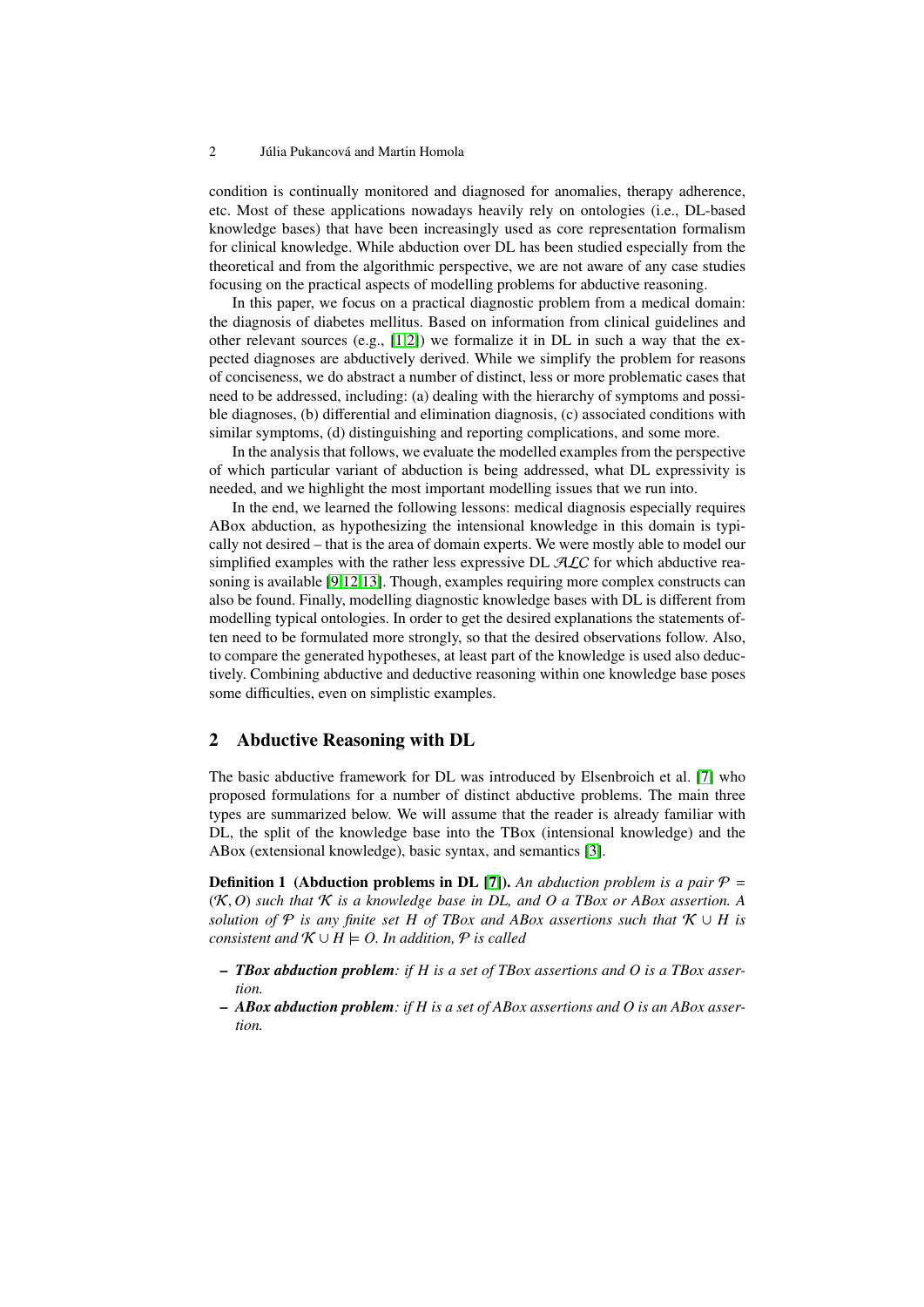### – *Knowledge base abduction problem: the general problem, i.e., if there are no restrictions on H and O.*

The definition gives a generic framework for abduction, but it is not very useful without further constraining the possible hypotheses. The number of possible explanations is very high, even infinite, therefore we need to be able to compare them and select the most preferred ones. The commonly used restrictions include [\[7\]](#page-11-1):

**Definition 2.** *Given an abduction problem*  $P = (\mathcal{K}, O)$  *and hypotheses H, H', we say* that: *that:*

- *1. H* is *consistent* if  $H \cup K \not\models \bot$ , *i.e. H* is consistent w.r.t.  $K$
- *2. H* is **relevant** if  $H \not\models O$ , i.e. *H* does not entail *O*
- *3. H* is explanatory if  $K \not\models O$ , i.e. K does not entail O
- *4. H* is **stronger** than  $H'$  ( $H \prec_K H'$ ) if  $K \cup H$  entails  $H'$  (and vice-versa H is weaker  $\mathit{than H' if }$   $\mathcal{K} \cup H'$   $\mathit{entails H}$
- *5. minimal* if for every H', H'  $\prec_K H$ , i.e., H is weaker than any other H'

In general, *H* is a preferred solution if it is consistent, relevant, explanatory and there is no strictly weaker solution *H*<sup>'</sup> (i.e., such that  $H \prec_K H'$  and  $H' \not\prec_K H$ ). If there is single such solution, it is called the most preferred. Such hypotheses are (semantically) minimal. Minimality is important, because if there is a (strictly) weaker hypothesis than *H* it means that *H* hypothesizes too much. As abduction amounts to guessing, in a sense we do not want to guess more than necessary in order to derive the observation.

Consistency is required, because from inconsistency ( $\mathcal{K} \cup H \models \bot$ ) one is able to derive everything. Such hypotheses would explain every observation and so it is not meaningful to find solutions not consistent with the knowledge base  $K$ . The knowledge base  $K$  represents the background theory from which we are interested to derive the hypotheses. Therefore we should not be able to explain the observation without it. Such hypotheses (i.e., when  $H \models O$ ) are therefore irrelevant. Similarly, an abduction problem only needs explaining the observation does not already follow from  $\mathcal{K}$ .

The diagnostic problems in the medical domain, which is our interest in this paper, will most often call for ABox abduction. This is because our aim is not to enrich the knowledge base with new axioms; these are typically sufficiently described by domain experts. Therefore our purpose is to build a knowledge base formalizing the available expert's knowledge (TBox) and use it to find explanations in form of facts (ABox assertions) to any observation, which is typically also a fact (ABox assertion).

A number of researchers addressed the computational solution for abduction problems. We will focus on those who addressed ABox abduction. Klarman et al. [\[12\]](#page-11-8) proposed an algorithm for ABox abduction on top of ALC based on resolution. They show that it is sound and complete. Halland and Britz [\[9\]](#page-11-5) developed, also for  $ALC$ , a method based on the DL tableau algorithm. Ma et al. [\[13\]](#page-11-9) also rely on th DL tableau algorithm, but extend the approach towards  $\mathcal{ALCI}$ . Completeness was not shown by Ma et al., while Halland and Britz explicitly note that their approach is incomplete.

Du et al. [\[5\]](#page-11-11) solve abduction reasoning in DL via a reduction to logic programming, where abduction has been extensively studied [\[6\]](#page-11-12). In logic programming, abductive explanations are not arbitrary, but are typically drawn from a set of distinctive literals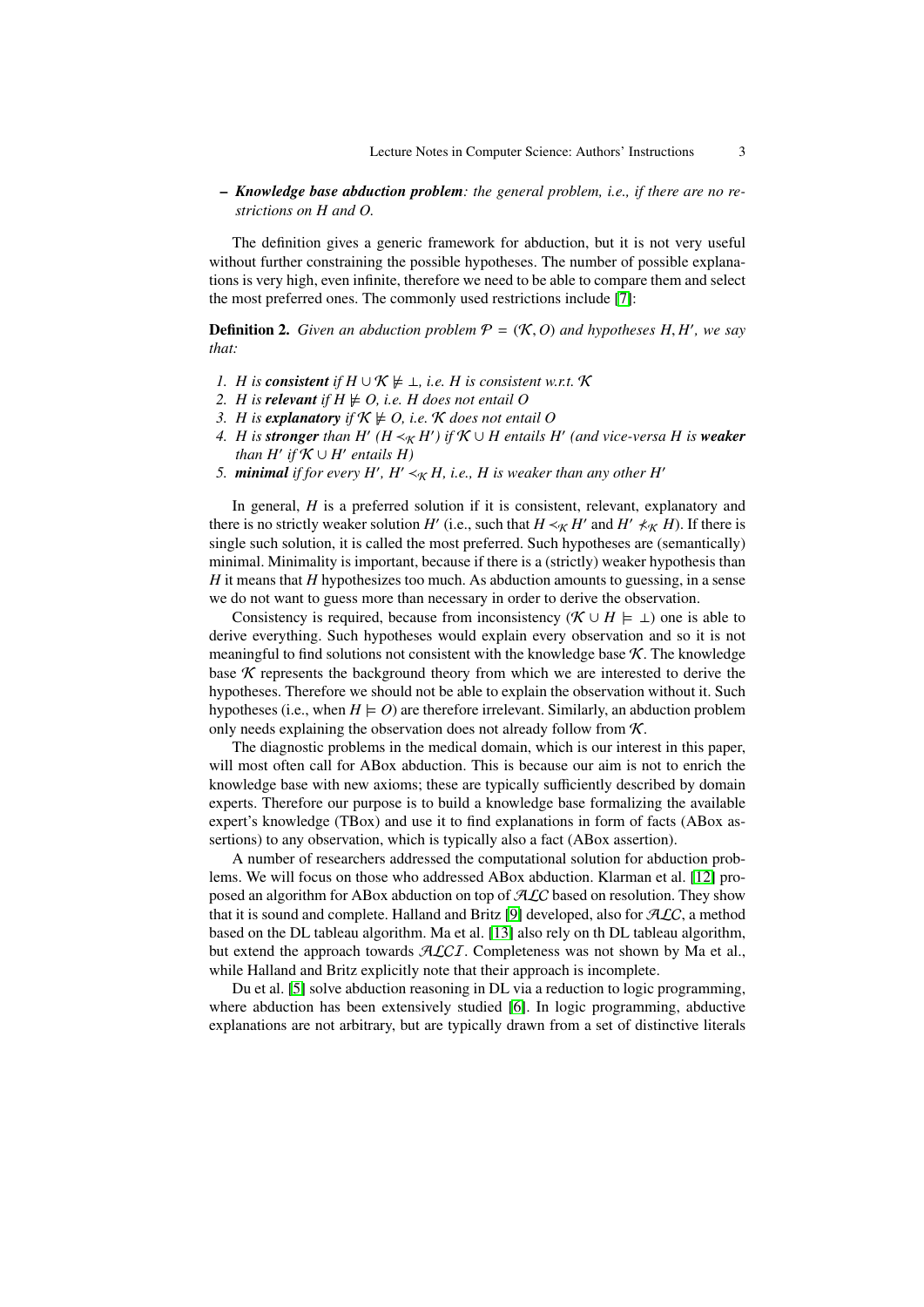called abducibles. This is because the user is often able to charaterzie in which part of the knowledge the hypothesis is expected, and thus to reduce the search space. To transfer this notion to the area of DL, Du et al. introduced a new variant of the ABox abduction problem, which we will call *simple*, in the form of  $P(K, A, O)$ . Besides for the knowledge base  $K$  and the observation  $O$  (set of concept assertions or atomic roles assertions), it adds the abducibles  $A - a$  set of atomic concepts and atomic roles. An abductive solution *H* for  $P = (K, A, O)$  is a minimal set of ABox axioms composed of individuals of K and concepts or roles of A, such that  $K \cup H \models O$ . The solution should be relevant, and consistent. The simple ABox abduction problem may be solved by reduction to logic programming, and consecutive evalaution by a readymade reasoning engine for logic programming.

## 3 Diabetes Mellitus Use Case

#### of the assumed simplification

Diabetes mellitus (DM) is a group of metabolic diseases characterized by hyperglycemia resulting from defects in insulin secretion, insulin action, or both. The chronic hyperglycemia of diabetes is associated with long-term damage, dysfunction, and failure of various organs, especially the eyes, kidneys, nerves, heart, and blood vessels [\[2\]](#page-11-7). We chose DM for our use case, as its diagnosis is a complex problem, with need to distinguish between particular subtypes and associated conditions, identification of possible complications, etc.

Our aim is to conceptualize a KB in DL that can be used for diagnosis of DM relying on abductive reasoning. As the problem is rather complex, we will concentrate on selected specific subproblems, and we will also abstract from some details which can be implemented analogously.

#### <span id="page-3-1"></span>3.1 Hierarchy of Symptoms

Typical symptoms of diabetes mellitus include: frequent urination, excessive thirst, hyperglycemia, blurred vision, anorexia, weight loss, fatigue, and weakness. There are some more, but they can be added into the formalization analogously. In the following, diabetes mellitus is represented by the concept symbol DM, and the symptoms by  $S_1, \ldots, S_8$ , respectively. In abductive reasoning, we observe some set of symptoms and try to hypothesize the most relevant diagnosis. Therefore we record the relation between the diagnosis and its symptoms by the axiom:

<span id="page-3-0"></span>
$$
\exists \text{hasDiag.DM} \sqsubseteq \exists \text{hasSymp.}(S_1 \sqcap \cdots \sqcap S_8)
$$
 (1)

While literally (more precisely: deductively) this axiom means, that whoever has DM must simultaneously manifest all eight symptoms  $S_1, \ldots S_8$ , which is not always true; it allows to generate relevant abductive hypotheses: if the patient *p* is observed to have any subset of the symptoms  $S_1, \ldots, S_8$  (e.g., we have an observation  $O_1$  = *p*: (∃hasSymp.S<sub>2</sub>)  $\Box$  (∃hasSymp.S<sub>8</sub>)) then  $H_1 = \{p: \exists$ hasDiag.DM} is among the generated diagnoses. Note that this kind of modelling is simplified, as it ignores uncertainties, often present in medical knowledge. In this paper we take this simplification as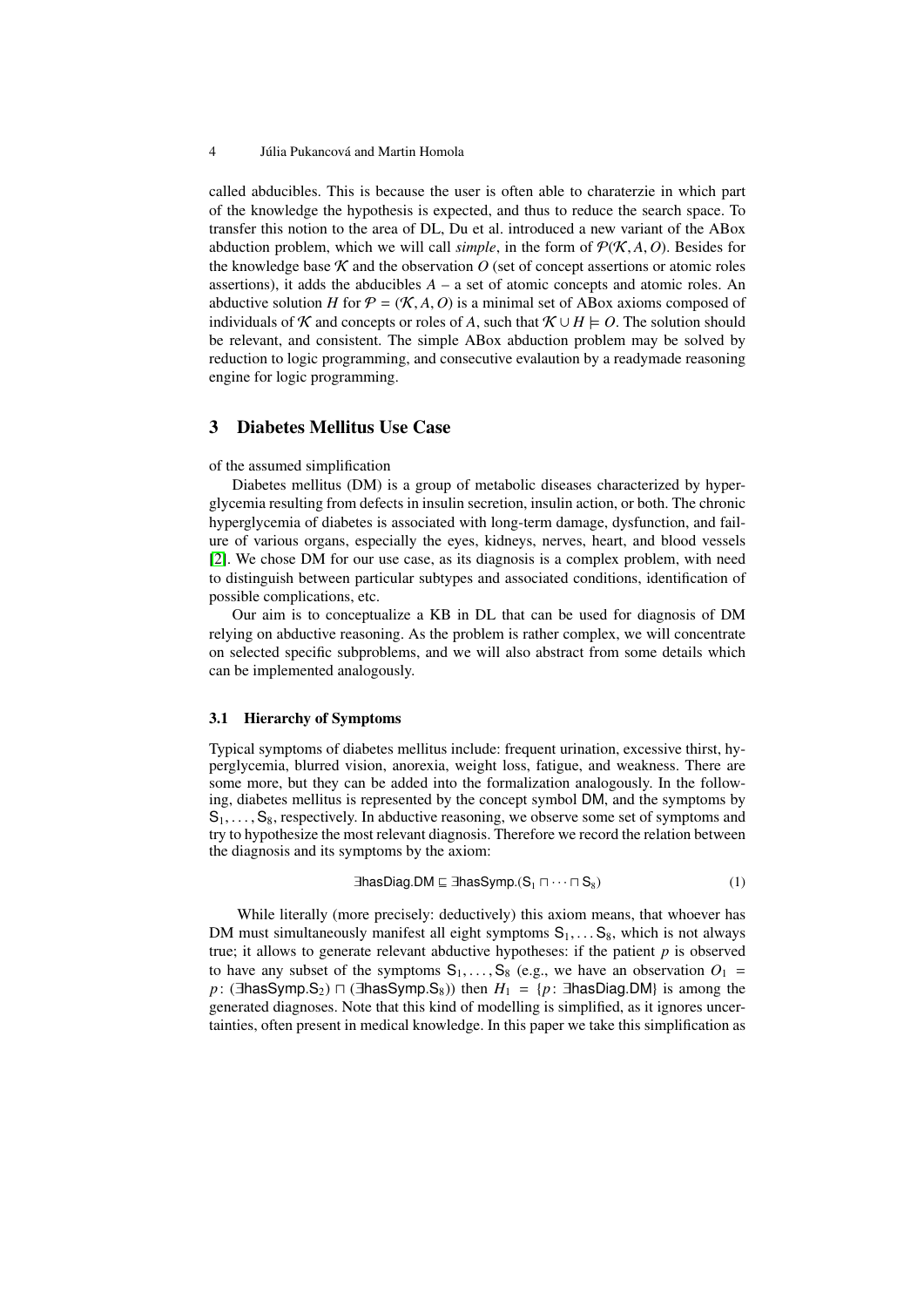we want to explore the possibilities of abduction with regular DL. Introducing uncertainties is left for future work.

There are, possibly, some relations between symptoms, like one symptom may be a more specific or a synonymous name for another, for instance, polydipsia  $(S_9)$  is a synonym for excessive thirst. This is modelled by adding:

<span id="page-4-3"></span><span id="page-4-2"></span>
$$
S_2 \equiv S_9 \tag{2}
$$

Now, whenever we observe  $S_9$  instead of  $S_2$  among some other symptoms of DM we derive equal hypotheses (e.g., if  $O_2 = {p : ( \exists \text{hasSymp.S}_9) \sqcap ( \exists \text{hasSymp.S}_7) }, H_1$  is still abductively derived).

A more complex relationship among symptoms may occur in cases when some symptoms are conditions which may themselves be manifested by some other symptoms. For instance anorexia  $(S_5)$  is a condition associated with weight loss, fatigue, and weakness  $(S_6, \ldots, S_8)$ . This may be modelled in two ways, adding either [\(3–](#page-4-0)[4\)](#page-4-1) or [\(5\)](#page-4-2):

$$
S_5 \sqsubseteq \exists \text{hasSymp.}(S_6 \sqcap \cdots \sqcap S_8) \qquad (3) \nhasSymp - hasSymp \sqsubseteq hasSymp \qquad (4) \qquad S_5 \sqsubseteq S_6 \sqcap \cdots \sqcap S_8 \qquad (5)
$$

This then allows us to keep the axioms that relate diagnoses to symptoms more concise, e.g., we may now replace [\(1\)](#page-3-0) by:

<span id="page-4-4"></span><span id="page-4-1"></span><span id="page-4-0"></span>
$$
\exists \text{hasDiag.DM} \sqsubseteq \exists \text{hasSymp.}(S_1 \sqcap \cdots \sqcap S_5) \tag{6}
$$

Using either [\(2](#page-4-3)[–4\)](#page-4-1), [\(6\)](#page-4-4) or [\(2\)](#page-4-3), [\(5](#page-4-2)[–6\)](#page-4-4) as the KB, we equally derive the hypothesis  $H_1$ for both observations  $O_1$  and  $O_2$ , exactly as before.

As both of the above outlined solutions allow to derive the desired hypothesis, we will favour the solution on the right hand side, as it requires a less expressive DL (i.e., role transitivity axioms of the form [\(4\)](#page-4-1) are not needed).

#### <span id="page-4-7"></span>3.2 Hierarchy of Diagnoses

Potential diagnoses of our interest are listed in Table [1.](#page-5-0) These concepts can be readily taken from a number of medical ontologies. We chose to root them in SNOMED CT, where they are present as disorders. As in many cases in the medical domain, the main diagnosis (DM), has some subtypes which we want to distinguish. There are some alternate diagnoses (e.g., diabetes insipidus) which need to be rooted out or confirmed during the diagnostic process. And there are some related diagnoses (e.g., obesity, ketoacidosis) which may take part in the diagnosis of DM as relevant symptoms. The diagnoses thus form a hierarchy.

We will narrow down our focus on the diagnoses listed in Table [1.](#page-5-0) The respective part of the hierarchy is formalized using the following DL axioms:

<span id="page-4-6"></span><span id="page-4-5"></span>
$$
DM1 \sqcup DM2 \sqcup GD \sqsubseteq DM
$$
 (7)

$$
LADA \sqsubseteq DM1 \tag{8}
$$

The hierarchy of diagnoses has significant influence on the generated hypotheses. For instance, considering the axioms [\(5](#page-4-2)[–6\)](#page-4-4) formalizing the symptoms of DM, together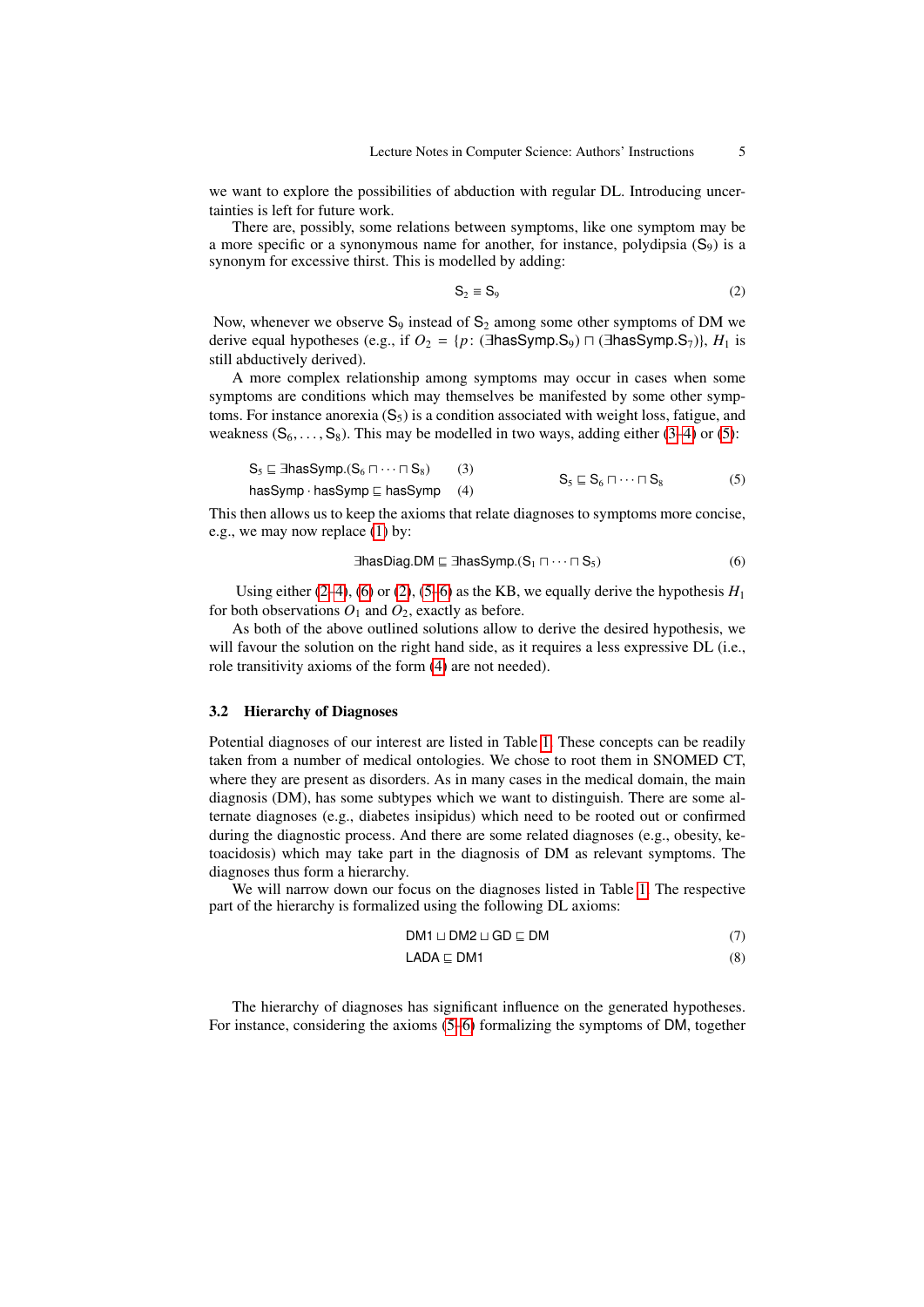<span id="page-5-0"></span>

| Disorder (SNOMED)                                 | DL              |
|---------------------------------------------------|-----------------|
| Diabetes mellitus                                 | <b>DM</b>       |
| Diabetes insipidus                                | ۰DI             |
| Diabetes mellitus type 1                          | DM <sub>1</sub> |
| Diabetes mellitus type 2                          | DM <sub>2</sub> |
| Latent autoimmune diabetes mellitus in adult LADA |                 |
| <b>Gestational diabetes</b>                       | GD              |
| Obesity                                           | Ob              |
| Ketoacidosis                                      | KΔ              |

Table 1. Relevant diagnoses in the use case

with [\(7–](#page-4-5)[8\)](#page-4-6), if some of the symptoms of DM are observed (e.g.,  $O_1$  or  $O_2$ ), the abductive reasoner will generate a number of diagnoses:  $H_1 = \{p : \exists$ hasDiag.DM} as before, but in addition also  $H_2 = \{p : \exists$ hasDiag.DM1},  $H_3 = \{p : \exists$ hasDiag.DM2},  $H_4 = \{p : (\exists \text{hasDiag.DM1}) \sqcap (\exists \text{hasDiag.DM}_2)\},\$ and similar hypotheses for all (asserted or derived) subconcepts of DM. This is because they now all allow to derive the given observations. On the other hand, if we compare these hypotheses semantically, we see that  $H_i \prec_K H_1$  for  $i > 1$  in the hypotheses above, as  $K \cup H_i \models H_1$ , and never vice versa. Hence only  $H_1$  will be preferred.

#### 3.3 Distinguishing Between Two Diagnoses

A typical task in medical diagnostics is to distinguish one diagnosis from another, often similar one. This is called differential diagnosis. The two diagnoses may be distinguished by considering some symptoms relevant to one of them, but not the other.

We will consider DM1 and DM2; as differentiating between them is a relevant medical problem. DM1 and DM2 have some symptoms in common, but they also have some different symptoms. In this case, the common symptoms are those of DM. When the patient has some of these symptoms we say that she has DM – this case is covered by axioms [\(5](#page-4-2)[–6\)](#page-4-4).

Specific symptoms of DM1 include: belly pain, vomiting, fruity breath odor, drowsiness, and coma  $(S_{10}, \ldots, S_{14})$ . This is formalized as follows:

<span id="page-5-2"></span><span id="page-5-1"></span>
$$
\exists \text{hasDiag.DM1} \sqsubseteq \exists \text{hasSymp}.(\mathsf{S}_{10} \sqcap \ldots \sqcap \mathsf{S}_{14}) \tag{9}
$$

Analogously, the symptoms of DM2 include: skin problems, slow healing, tingling, numbness, and high BMI. We will name these as  $S_{15}$ , ...,  $S_{19}$ , which gives us the axiom:

$$
\exists \text{hasDiag.DM2} \sqsubseteq \exists \text{hasSymp.}(S_{15} \sqcap \ldots \sqcap S_{19}) \tag{10}
$$

Together the three diagnoses are now covered with [\(5](#page-4-2)[–7\)](#page-4-5) and [\(9–](#page-5-1)[10\)](#page-5-2). Let us consider some observations and the respective hypotheses:

– If we observe some set of symptoms that are common to both DM1 and DM2, e.g., having again the observation  $O_1 = p$ : (∃hasSymp.S<sub>2</sub>)  $\Box$  (∃hasSymp.S<sub>8</sub>), then the most preferred diagnosis will be  $H_1 = \{p : \exists$ hasDiag.DM}. However, also  $H_2 =$ {*p*: ∃hasDiag.DM1},  $H_3 = {p: \exists$ hasDiag.DM2},  $H_4 = {p: \exists}$ hasDiag.DM1)  $\sqcap$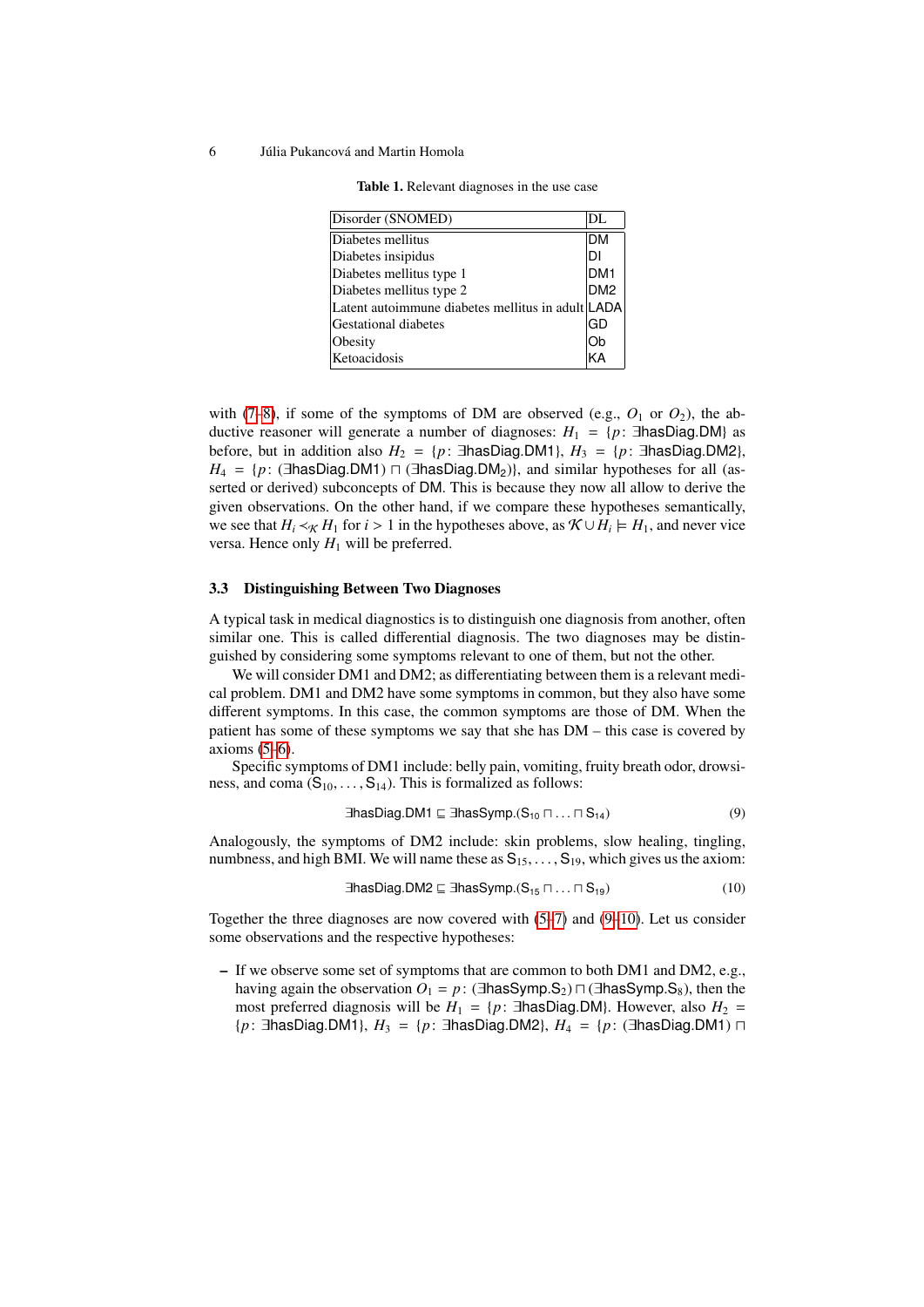(∃hasDiag.DM2)}, will be valid abductive explanations (among others), but as we already discussed in Sect. [3.2](#page-4-7) they are all stronger than  $H_1$  and hence  $H_1$  will be the most preferred.

- If we observe at least one symptom specific to DM1, e.g., having the observation  $O_3 = p$ : (∃hasSymp.S<sub>2</sub>)  $\Box$  (∃hasSymp.S<sub>10</sub>), this is no longer abductively explained by  $H_1$ , nor  $H_3$ . The most preferred hypothesis will be  $H_2$ .  $H_4$  is an abductive explanation as well, but it is stronger than  $H_2$ , and hence  $H_2$  is preferred.
- The case when we observe some specific symptoms of DM2 (but none of DM1) is exactly analogous.
- Finally, if we observe specific symptoms of both DM1 and DM2, e.g., we have  $O_4$  = *p*: (∃hasSymp.S<sub>10</sub>)  $\sqcap$  (∃hasSymp.S<sub>15</sub>), the most preferred hypothesis that abductively explains this observation is  $H_4$ . This is because in case of  $H_1$ – $H_3$  there is always some symptom which is not explained. There are other explanations (e.g.,  $H_5 = \{p : \exists$ hasDiag.(DM1  $\sqcap$  DM2)}), but they are all stronger than  $H_4$ .

#### 3.4 Case of Secondary Explanation of the Observation

During differential diagnosis it is also important to recognize cases when the given set of observed symptoms may have other possible explanations than the disease in question. For instance, one of the major symptoms of DM (hyperglycemia named as  $S_3$ ) may be caused as a side effect of some medication.

As the axiom [\(6\)](#page-4-4) includes  $S_3$  as one of the DM symptoms, we are already able to answer on the observation of having  $S_3$ . Another possible explanation is taking the medications (name them  $M_1$ ). So we add a new axiom:

$$
\exists has Medication.M1 \sqsubseteq \exists hasSymp.S_3 \tag{11}
$$

As this is a very simple conceptualization, there is only one observation by which this axiom play role. This observation is  $O_5 = p$ : ∃hasSymp.S<sub>3</sub>. As well we have exactly two hypotheses  $H_6 = \{p : \exists$ hasMedication.M1} and  $H_7 = \{p : \exists$ hasDiag.DM}. Neither  $H_6$  nor  $H_7$  is stronger then the other one so both are preferred.

This result means, that we cannot be sure, which explanation is correct and we have to continue in diagnosting. We are satisfied with this answer because also in medical domain information about hyperglycemia presence is insufficient condition to decide between taking medications and having diagnosis DM.

#### 3.5 Associated Conditions

In the medical domain, relations between diagnoses may come into play. Some associated conditions may have similar symptoms, or subset of symptoms as other diagnoses. Thus, in fact, in Axiom [\(9\)](#page-5-1) the symptoms  $S_{10}, \ldots, S_{14}$  are symptoms of an associated diagnosis called ketoacidosis. Similarly the symptom  $S_{19}$  is a symptom of obesity, an associated diagnosis of DM2.

To take this into the account, we may add to [\(9\)](#page-5-1) a new axiom, Axiom [\(12\)](#page-6-0), and analogously to [\(10\)](#page-5-2) a new axiom, Axiom [\(13\)](#page-6-1), as follows:

<span id="page-6-1"></span><span id="page-6-0"></span>
$$
\exists \text{hasDiag.KA} \sqsubseteq \exists \text{hasSymp}.(\mathbf{S}_{10} \sqcap ... \sqcap \mathbf{S}_{14}) \tag{12}
$$

$$
\exists \text{hasDiag.Ob} \sqsubseteq \exists \text{hasSymp.}\mathbf{S}_{19} \tag{13}
$$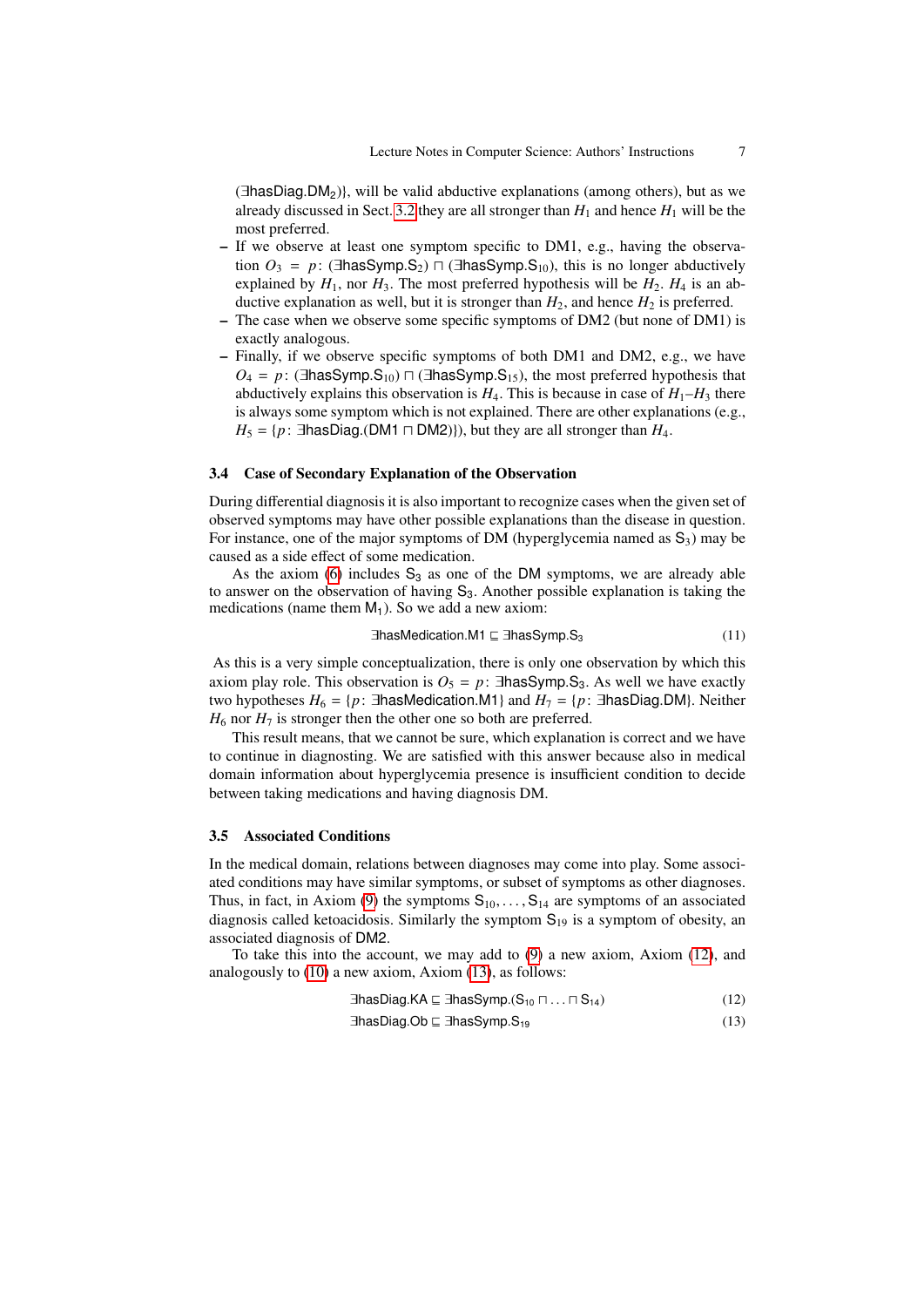When we take the observations  $O_1$  and  $O_3$  and try to explain them using axioms [\(5](#page-4-2)[–7\)](#page-4-5) and [\(9–](#page-5-1)[13\)](#page-6-1), we see some changes:

- The case of observation  $O_1 = p$ : (∃hasSymp.S<sub>2</sub>)  $\Box$  (∃hasSymp.S<sub>8</sub>) is not affected by the newly added axioms, as the symptom  $S_2$  is not explained by any of them. So, the most preferred hypothesis is again *H*1.
- If we observe at least one symptom specific to ketoacidosis together with some symptoms of DM (which are all symptoms of DM1 as we already know), e.g., having the observation  $O_3 = p$ : (∃hasSymp.S<sub>2</sub>)  $\Box$  (∃hasSymp.S<sub>10</sub>), then besides for  $H_2 = \{p: \exists$ hasDiag.DM1} we have to consider also hypothesis  $H_6 =$ {*p*: (∃hasDiag.DM) $\sqcap$ (∃hasDiag.KA)}: they both explain  $O_3$  and both are preferred to any other but they are mutually incomparable. But  $H_6$  is certainly unexpected as so far we modelled the axioms in such a way that abductively the symptoms DM and ketoacidosis explain the diagnosis of DM1. To solve this we have to add yet another axiom:

<span id="page-7-0"></span>
$$
\exists \text{hasDiag.DM} \sqcap \exists \text{hasDiag.KA} \sqsubseteq \exists \text{hasDiag.DM1} \tag{14}
$$

The axiom enables to compare the two hypotheses also deductively, i.e., any patient with both diagnoses DM and ketoacidosis is inferred to have also DM1. Hence  $H_6$ is now stronger than  $H_2$ , and so  $H_2$  is the single most preferred hypothesis.

– The case when we observe some specific symptoms of obesity together with symptoms of DM is analogous. We get the expected hypothesis  $H_3 = \{p: \exists$ hasDiag. DM2}, but to suppress  $H_7 = \{p : (\exists \text{hasDiag.DM}) \sqcap (\exists \text{hasDiag.Ob})\}$  as less preferred, we need to add:

$$
\exists \text{hasDiag.DM} \sqcap \exists \text{hasDiag.Ob} \sqsubseteq \exists \text{hasDiag.DM2} \tag{15}
$$

– If we observe only the symptoms shared by obesity and DM2, in our simplified example, only  $O_5 = p$ : (∃hasSymp.S<sub>18</sub>), two preferred and incomparable hypotheses are  $H_8 = \{p : (\exists \text{hasDiag.Ob})\}$  and  $H_3 = \{p : (\exists \text{hasDiag.DM2})\}$ . In this case, this is in accord with the medical knowledge: this symptom can either be caused by one condition or by the other.

## 3.6 Case of Complications

However, in certain circumstances, one may wish to model the associated diagnoses differently, to capture a closer relation between them. This is, for instance, the case of DM1 and ketoacidosis. When we consider  $O_3 = p$ : (∃hasSymp.S<sub>2</sub>) $\Box$ (∃hasSymp.S<sub>10</sub>) the modelling from the previous section gives the single most preferred diagnosis  $H_2$  = {*p*: ∃hasDiag.DM1}. While ketoacidosis is also indicated by symptom S<sub>10</sub>, the hypothesis  $H_9 = \{p: \exists$ hasDiag.KA} is not an abductive explanation as it does not explain S<sub>10</sub>.

This solution does not correctly capture the importance of ketoacidosis presence in diabetic patients. Ketoacidosis does not merely share symptoms with DM1, but it is an acute complication thereof which rarely occurs in non-diabetic individuals.

Therefore, we would intuitively want the explanation  $H_{10} = \{p : \exists$ hasDiag.DM1)  $\sqcap$ ( $\exists$ hasDiag.KA)} in this case. In fact,  $H_{10}$  also explains  $O_3$  in this case but is is stronger than  $H_2$  and hence also less preferred.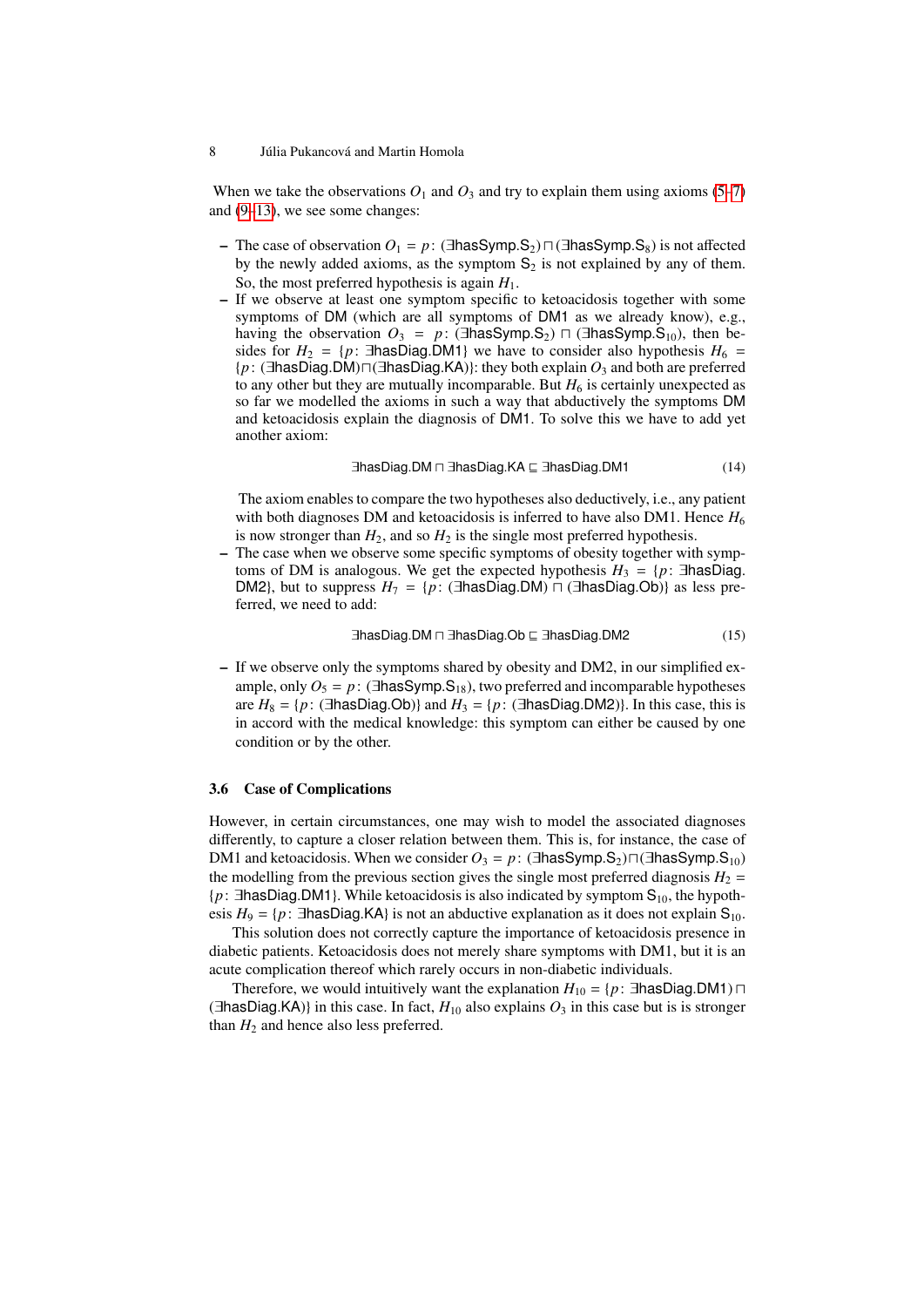To achieve this, we have to remodel the knowledge, so that, given some symptoms that are shared by both DM1 and ketoacidosis, only the conjunction of these diagnoses explains them: we exchange [\(9\)](#page-5-1) together with [\(12\)](#page-6-0) with a new axiom:

$$
(\exists \text{hasDiag.DM1}) \sqcap (\exists \text{hasDiag.KA}) \sqsubseteq \exists \text{hasSymptom.(S_{10} \sqcap \ldots \sqcap S_{14})
$$
 (16)

This however still does not force  $H_{10}$  as single most preferred, as due to the presence [\(7\)](#page-4-5) and [\(14\)](#page-7-0) we now have  $H_{10} \prec_{\mathcal{K}} H_6$  and  $H_6 \prec_{\mathcal{K}} H_{10}$ , hence both  $H_{10}$  and  $H_6$  are equally preferred. However, recall that we have asserted [\(14\)](#page-7-0) only to support a slightly different relation between DM1 and ketoacedosis in the previous section, so when we drop this axiom then the single, most preferred diagnosis remains to be *H*10.

This last move reflects the fact that in order to model different relationships between preferred explanations we need to manipulate also the deductive part of the KB (used during deductive comparisons of hypotheses) and, what is more, these manipulation is not just additive, it is selective, which may cause problems in more complex cases with higher number of variously interrelated diagnoses.

#### 3.7 Case of Further Examination Needed

Consider again the case of one hypothesis being a more specific case of another. Typically, we have two diagnoses which have some common symptoms, while the more specific one likely has some additional symptoms (like with DM1 and DM, or DM2 and DM above). If we observe only some of the common symptoms, our previous modelling derives the less specific hypothesis. The more specific hypothesis also explains the observations, but there is no additional evidence for it, so we prefer the less specific one.

Most of the time this is expected, but not all the time. It may be necessary to differentiate between such hypotheses by all means, and so, if perhaps some evidence is lacking it should be obtained by additional examination if possible, by a laboratory test for instance. Hence the outcome from the diagnosis procedure should not be just the less specific hypothesis, but instead it should indicate also that additional tests are needed.

From a medical perspective this might be illustrated on the following problem: some patients who fit a certain profile (they are older, and not obese) and typically show symptoms common to DM1, may in fact have a specific type of DM1 called LADA (cf. Table [1](#page-5-0) and axiom [\(8\)](#page-4-6)). To differentiate between these two diagnoses, medical practitioners are advised to test antibodies (e.g., GADA) in a blood sample.

As this case leads to some complex modelling, we will explain it on simplified examples. Assume that LADA is a specific form of DM1, and that DM1 has some symptom  $(S'_1)$  and LADA has an additional specific one  $(S'_2)$ . That is, we start from:

<span id="page-8-3"></span><span id="page-8-1"></span>

|  | (17) |
|--|------|

<span id="page-8-2"></span>
$$
\exists \text{hasDiag.DM1} \sqsubseteq \exists \text{hasSymp.S}'_1 \tag{18}
$$

<span id="page-8-0"></span>∃hasDiag.LADA ⊑ ∃hasSymp.S $'_2$ (19)

Now we end up exactly in the situation described above. If only DM1 symptoms are observed (i.e., in our simplified case  $O_6 = p$ : ∃hasSymp.S'<sub>1</sub>) then the preferred<br>hypothesis is  $H_2 = \{p : \exists$ hasDiag DM1} In order to resolve this we may try to use (20) hypothesis is  $H_2 = \{p : \exists$ hasDiag.DM1}. In order to resolve this we may try to use [\(20\)](#page-8-0) instead of [\(18\)](#page-8-1):

$$
(\exists \text{hasDiag.DM1}) \sqcap (\exists \text{needs} \sqcup \text{T}) \sqsubseteq \exists \text{hasSymp.S}'_1 \tag{20}
$$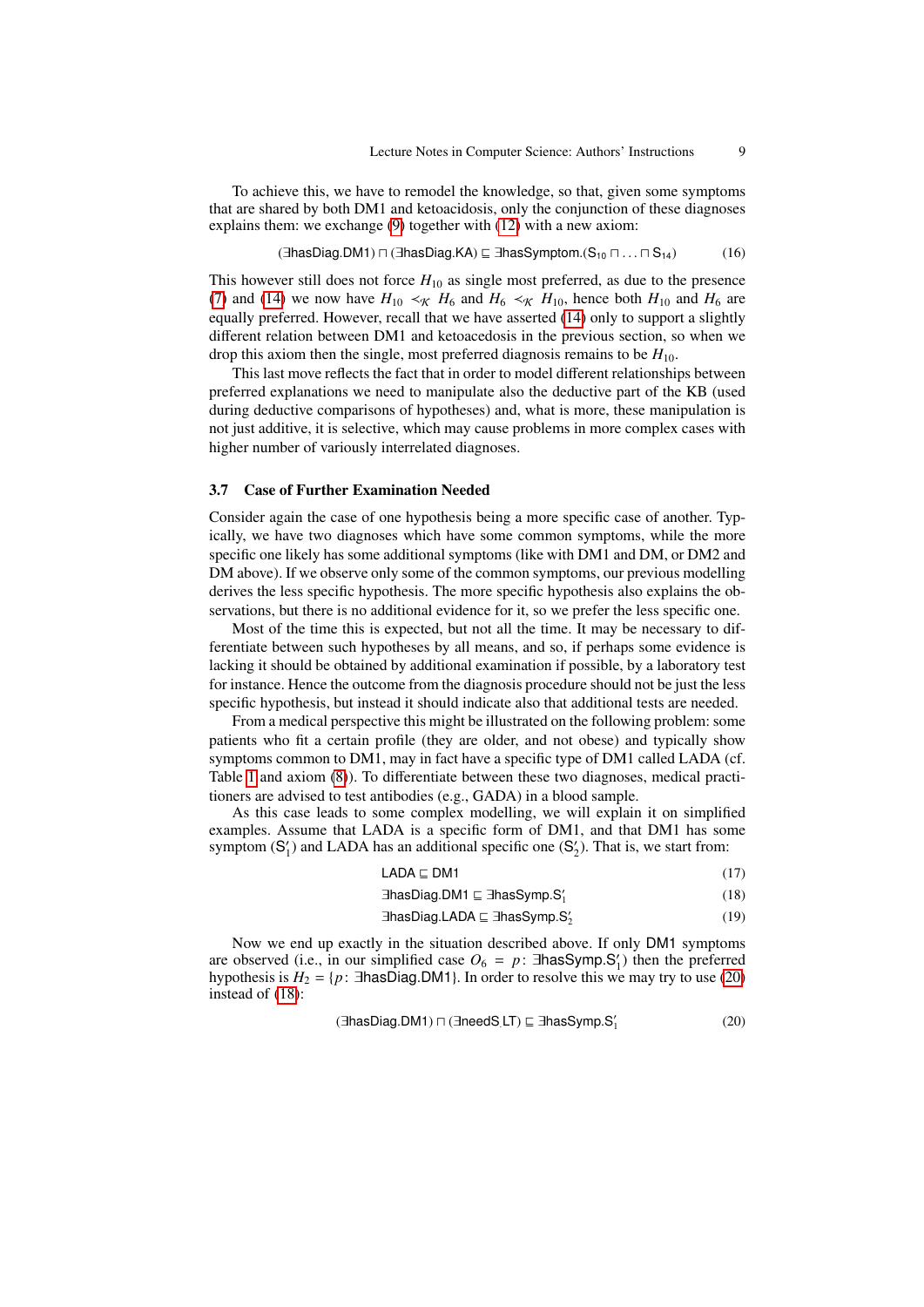We now get the expected most preferred hypothesis  $H_{11} = \{p : (\exists \text{hasDiag.DM1}) \sqcap$ (∃needS.LT)} for  $O_6$  and so much for  $O_7 = p$ : ∃hasSymp.S'<sub>2</sub> we will get  $H_{12} = \{p : \exists$ hasDiag LADA) as most preferred however for  $O_8 = p$ : (∃hasSymp.S') □  ${p: \exists}$ hasDiag.LADA} as most preferred, however for  $O_8 = p$ : ( $\exists$ hasSymp.S'<sub>1</sub>)  $\sqcap$ <br>(∃hasSymp.S') we now get  $H_{12} = {p: \exists}$  (∃hasDiag LADA)  $\sqcap$  (∃needS LT)} as most  $(3)$  **Finally**  $S_2$  we now get  $H_{12} = \{p:$  ( $\exists$ **hasDiag.LADA**)  $\sqcap$  ( $\exists$ **needS.LT**)} as most preferred as the need of the lab test is now necessary to explain S'. This is unintuitive preferred, as the need of the lab test is now necessary to explain  $S'_1$ . This is unintuitive as indeed once we observe  $S_2'$  we know that the patient has LADA, no more tests are needed. It is easy to verify that it does not help to alter [\(19\)](#page-8-2) to [\(21\)](#page-9-0):

<span id="page-9-2"></span><span id="page-9-1"></span><span id="page-9-0"></span>
$$
\exists \text{hasDiag.LADA} \sqsubseteq \exists \text{hasSymp}. (S'_1 \sqcap S'_2) \tag{21}
$$

This is due to [\(17\)](#page-8-3), [\(20\)](#page-8-0), and [\(21\)](#page-9-0) now for  $O_6$  give both  $H_{11}$  and  $H_{12}$  as preferred, and they are incomparable. But clearly  $H_{12}$  is exactly the wrong hypothesis here. We are getting into some vicious circle.

The only solution we were able to come up with is to start treating the symptoms as completely specified. That is, either  $S'_1$  or  $\neg S'_1$  is always part of the observation, and same for  $S'_2$  or other symptoms possibly involved in this part of the derivation. Using [\(17\)](#page-8-3), [\(22\)](#page-9-1), and [\(23\)](#page-9-2), we always get the expected results:

$$
(\exists \text{hasDiag.DM1}) \sqcap (\exists \text{needs} \sqcup \text{T}) \sqsubseteq \exists \text{hasSymp.}(S_1' \sqcap \neg S_2')
$$
(22)

$$
\exists \text{hasDiag.LADA} \sqsubseteq \exists \text{hasSymp.}(S_1' \sqcap S_2') \sqcap \exists \text{hasSymp.}(\neg S_1' \sqcap S_2') \tag{23}
$$

However, we now have to ask queries differently. For  $O'_6 = p$ : ∃hasSymp.(S'<sub>1</sub>  $\Box$   $\neg S'_2$ )<br>the most preferred hypothesis is  $H_{\text{tot}}$  and for both for  $O'_1 = p$ : ∃hasSymp.( $\neg S_1 \Box S'_1$ ) the most preferred hypothesis is  $H_{11}$ , and for both for  $O_7^{\gamma} = p$ : ∃hasSymp.(¬S<sub>1</sub>  $\Box$ S<sub>2</sub>) and for  $O_8$  (no need to change here) we will get  $H_{12}$ .

So, we were able to get the expected results, but for a considerable price. Treating symptoms as completely specified is not in line with the usual intuitions behind abduction, where it is normal to assume that the observations are incomplete, and we are tasked to give the most appropriate explanation for any such given observation. In addition, it leads to a considerable blow up in the axioms, where all possible combinations of positive and negative symptoms need to be enumerated.

## 4 Discussion

All formalizations in our use case are instances of the ABox abduction problem as defined in Definition [1,](#page-1-0) based on Elsenbroich et al. [\[7\]](#page-11-1). The explanations that we seek are typically of a specific form of a single assertion:

<span id="page-9-3"></span>
$$
p: (\exists R_1.C_1) \sqcap \cdots \sqcap (\exists R_n.C_n)
$$
\n
$$
(24)
$$

involving single patient  $p$ , where  $R_1, \ldots, R_n$  most typically will come from some a priori known set of roles which are relevant based on the domain knowledge. A similar assumption may often hold also for the concepts  $C_1, \ldots, C_n$  (e.g., most often these will be atomic concepts for various diagnoses and conditions relevant to the patients state).

While exceptions to these constraints may certainly be found (e.g., a second person involved from which the patient contracted the disease), in many cases the form of expected explanations will be reducible into atomic diagnoses by adding "interface" axioms of the form:

$$
\text{Diag1} \equiv (\exists R_1.C_1) \sqcap \cdots \sqcap (\exists R_n.C_n) \tag{25}
$$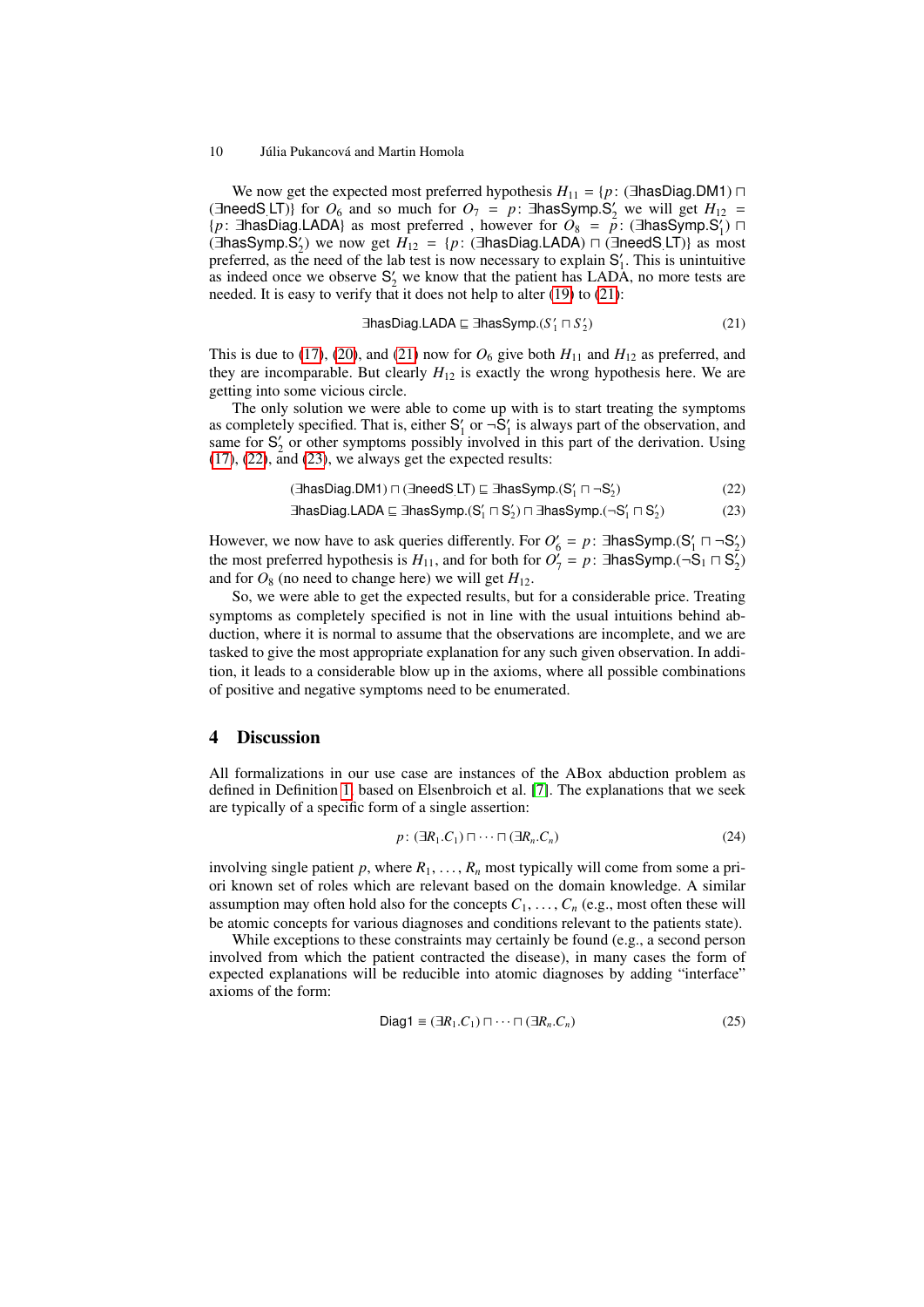The hypothesis of the complex form  $(24)$  now reduces into the atomic form  $p$ : Diag1 which makes it possible to postulate the problem as simple ABox abduction. This is an important observation, as Du et al. [\[5\]](#page-11-11) showed that the simple abduction problem can be effectively solved even for DLs up to  $\mathcal{SHIQ}$ .

Most of the examples we have shown rely in a fairly basic DL  $ALC$ , abduction support for which is known [\[12,](#page-11-8)[13,](#page-11-9)[5,](#page-11-11)[9\]](#page-11-5). We used complex role inclusions to capture dependencies between symptoms, but we also showed a simpler modelling which does not require it. Different complex DL constructs that might possibly be needed in more realistic situations certainly include number restrictions, and also restriction over concrete domains (known, e.g., in OWL [\[14\]](#page-11-13)), that would enable to support some more elaborate statements about symptoms (the patient has at least some number of symptoms, or has a numeric value of some symptom from a specific range). Extensions of abductive reasoning for more expressive DLs that include such constructs are therefore desirable.

From a modelling perspective, an interesting lesson learned from the use case is that modelling a knowledge base to be used in a classical, deductive way, and modelling it to support abductive reasoning pose different, and sometimes conflicting requirements. As we noted in Sect. [3.1,](#page-3-1) it is often the case that certain explanation is expected to be valid for a number of symptoms, including any subsets thereof. Hence the typical approach that we relied upon is to formulate the axioms in a stronger fashion – the explanation implies all the symptoms, hence any subset follows. This kind of modelling is also demonstrated in the literature [\[7,](#page-11-1)[5\]](#page-11-11).

Firstly, we note that this requires the knowledge to be used in abductive application to be modelled differently than it is typically usual for ontologies, which normally are subject to deductive reasoning. Secondly, as we have repeatedly observed in this paper, even the process of abduction has an important subtask when hypotheses are compared and strictly deductive reasoning is used for this. This results in complex inter-relations between the "abductive" and the "deductive" part of the knowledge base and may lead to rather complicated modelling. A possible way how to deal with this is to treat the abductive and the deductive knowledge separately [\[16\]](#page-11-4), or to used a more refined formulation of the abduction problem [\[10\]](#page-11-14). We plan to try this in the future.

Finally, we note that abduction has also a number of advantages, e.g., when compared to deductive diagnostic reasoning. In number of works [\[8,](#page-11-15)[17,](#page-11-16)[18\]](#page-12-0) relying upon the latter, where deductive rules of the form  $S_1, \dots, S_n \to D$  are used, where  $S_i$  are symptoms and *D* is the diagnosis, the authors point out the problem occurring in case of two diagnoses  $D_1$ ,  $D_2$  with the former having a subset of symptoms of the latter. Using deductive inference, and observing all symptoms of  $D_2$ , both  $D_1$  and  $D_2$  are derived. This is counterintuitive as specific symptoms of  $D_2$  were observed which are not symptoms of *D*1. This problem has to be addressed by some suitable workarounds. In comparison, as we have demonstrated in the use case, abductive reasoning naturally eliminates the hypotheses which do not explain all of the observed symptoms.

Acknowledgments. This work was supported by VEGA project no. 1/1333/12. Júlia Pukancová is also supported by grant GUK no. UK/426/2015.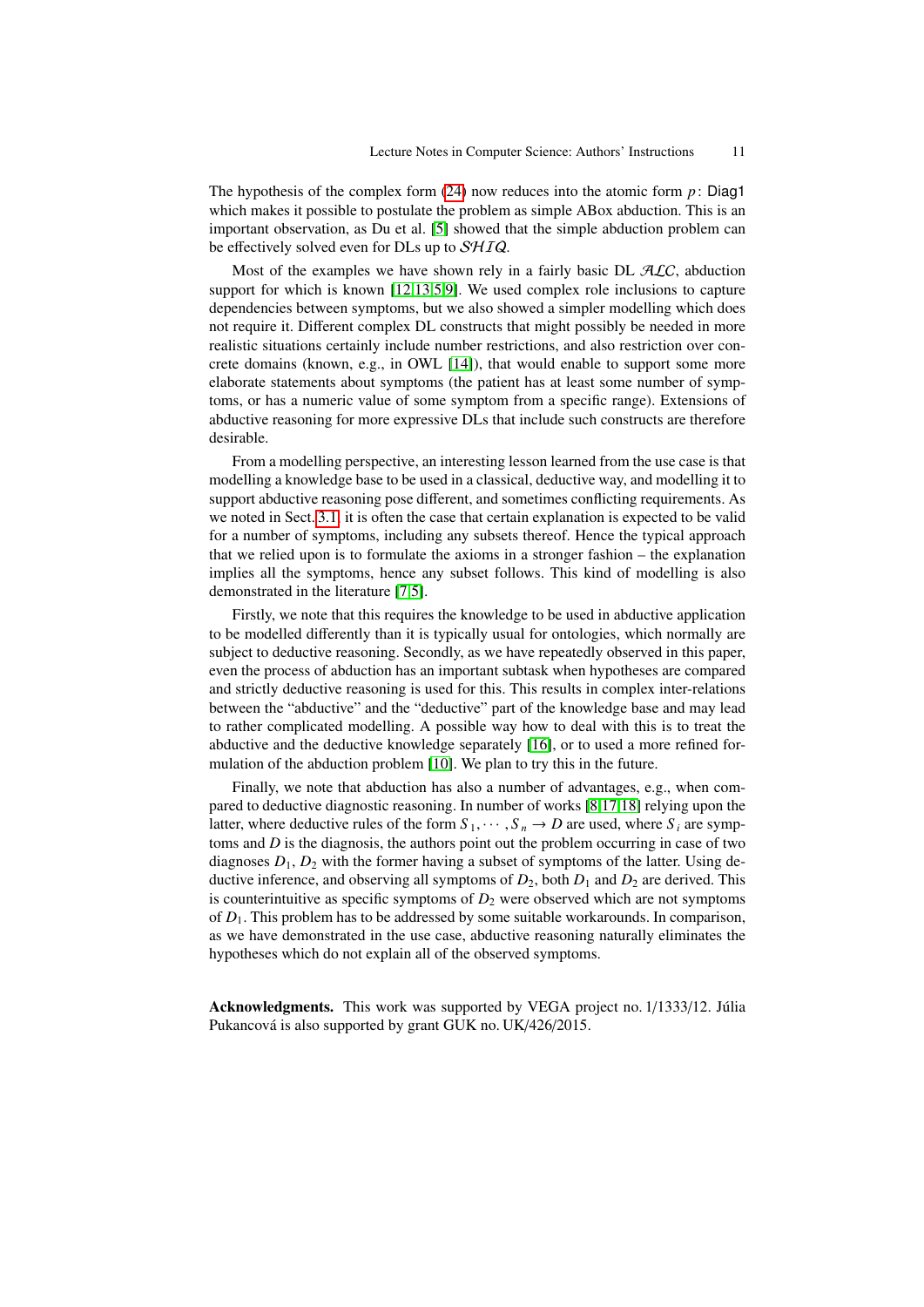## References

- <span id="page-11-6"></span>1. American Association of Clinical Endocrinologists: Diabetes care plan guidelines. Endocrine Practice 17 (2011)
- <span id="page-11-7"></span>2. American diabetes association: Diagnosis and classification of diabetes mellitus. Diabetes Care 31 (2008)
- <span id="page-11-10"></span>3. Baader, F., Calvanese, D., McGuinness, D.L., Nardi, D., Patel-Schneider, P.F. (eds.): The Description Logic Handbook: Theory, Implementation, and Applications. Cambridge University Press (2003)
- <span id="page-11-2"></span>4. Colucci, S., Noia, T.D., Sciascio, E.D., Donini, F.M., Mongiello, M.: Concept abduction and contraction in description logics. In: Proceedings of the 2003 International Workshop on Description Logics (DL2003), Rome, Italy September 5-7, 2003 (2003)
- <span id="page-11-11"></span>5. Du, J., Qi, G., Shen, Y., Pan, J.Z.: Towards practical ABox abduction in large description logic ontologies. Int. J. Semantic Web Inf. Syst. 8(2), 1–33 (2012)
- <span id="page-11-12"></span>6. Eiter, T., Gottlob, G., Leone, N.: Abduction from logic programs: Semantics and complexity. Theor. Comput. Sci. 189(1-2), 129–177 (1997)
- <span id="page-11-1"></span>7. Elsenbroich, C., Kutz, O., Sattler, U.: A case for abductive reasoning over ontologies. In: Proceedings of the OWLED\*06 Workshop on OWL: Experiences and Directions, Athens, Georgia, USA, November 10-11, 2006 (2006)
- <span id="page-11-15"></span>8. García-Crespo, Á., Rodríguez, A., Mencke, M., Gómez-Berbís, J.M., Colomo-Palacios, R.: Oddin: Ontology-driven differential diagnosis based on logical inference and probabilistic refinements. Expert Systems with Applications 37(3), 2621–2628 (2010)
- <span id="page-11-5"></span>9. Halland, K., Britz, K.: Naïve ABox abduction in ALC using a DL tableau. In: Proceedings of the 2012 International Workshop on Description Logics, DL-2012, Rome, Italy, June 7-10, 2012. Sun SITE Central Europe (CEUR) (2012)
- <span id="page-11-14"></span>10. Hubauer, T., Lamparter, S., Pirker, M.: Relaxed abduction: Robust information interpretation for incomplete models. In: Proceedings of the 24th International Workshop on Description Logics (DL 2011), Barcelona, Spain, July 13-16, 2011 (2011)
- <span id="page-11-3"></span>11. Hubauer, T., Legat, C., Seitz, C.: Empowering adaptive manufacturing with interactive diagnostics: A multi-agent approach. In: Advances on Practical Applications of Agents and Multiagent Systems - 9th International Conference on Practical Applications of Agents and Multiagent Systems, PAAMS 2011, Salamanca, Spain, 6-8 April 2011. pp. 47–56 (2011)
- <span id="page-11-8"></span>12. Klarman, S., Endriss, U., Schlobach, S.: ABox abduction in the description logic ALC. Journal of Automated Reasoning 46(1), 43–80 (2011)
- <span id="page-11-9"></span>13. Ma, Y., Gu, T., Xu, B., Chang, L.: An ABox abduction algorithm for the description logic ALCI. In: Intelligent Information Processing VI - 7th IFIP TC 12 International Conference. pp. 125–130 (2012)
- <span id="page-11-13"></span>14. OWL Working Group (ed.): OWL 2 Web Ontology Language Document Overview. Recommendation, W3C (27 October 2009)
- <span id="page-11-0"></span>15. Peirce, C.S.: Deduction, induction, and hypothesis. Popular science monthly 13, 470–482 (1878)
- <span id="page-11-4"></span>16. Petasis, G., Möller, R., Karkaletsis, V.: BOEMIE: Reasoning-based information extraction. In: Proceedings of the 1st Workshop on Natural Language Processing and Automated Reasoning co-located with 12th International Conference on Logic Programming and Nonmonotonic Reasoning (LPNMR 2013), A Corunna, Spain, September 15th, 2013. pp. 60–75 (2013)
- <span id="page-11-16"></span>17. Rodríguez, A., Labra, J., Alor-Hernandez, G., Gómez, J.M., Posada-Gomez, R.: ADONIS: Automated diagnosis system based on sound and precise logical descriptions. In: Proc. of 22nd IEEE International Symposium (2009)